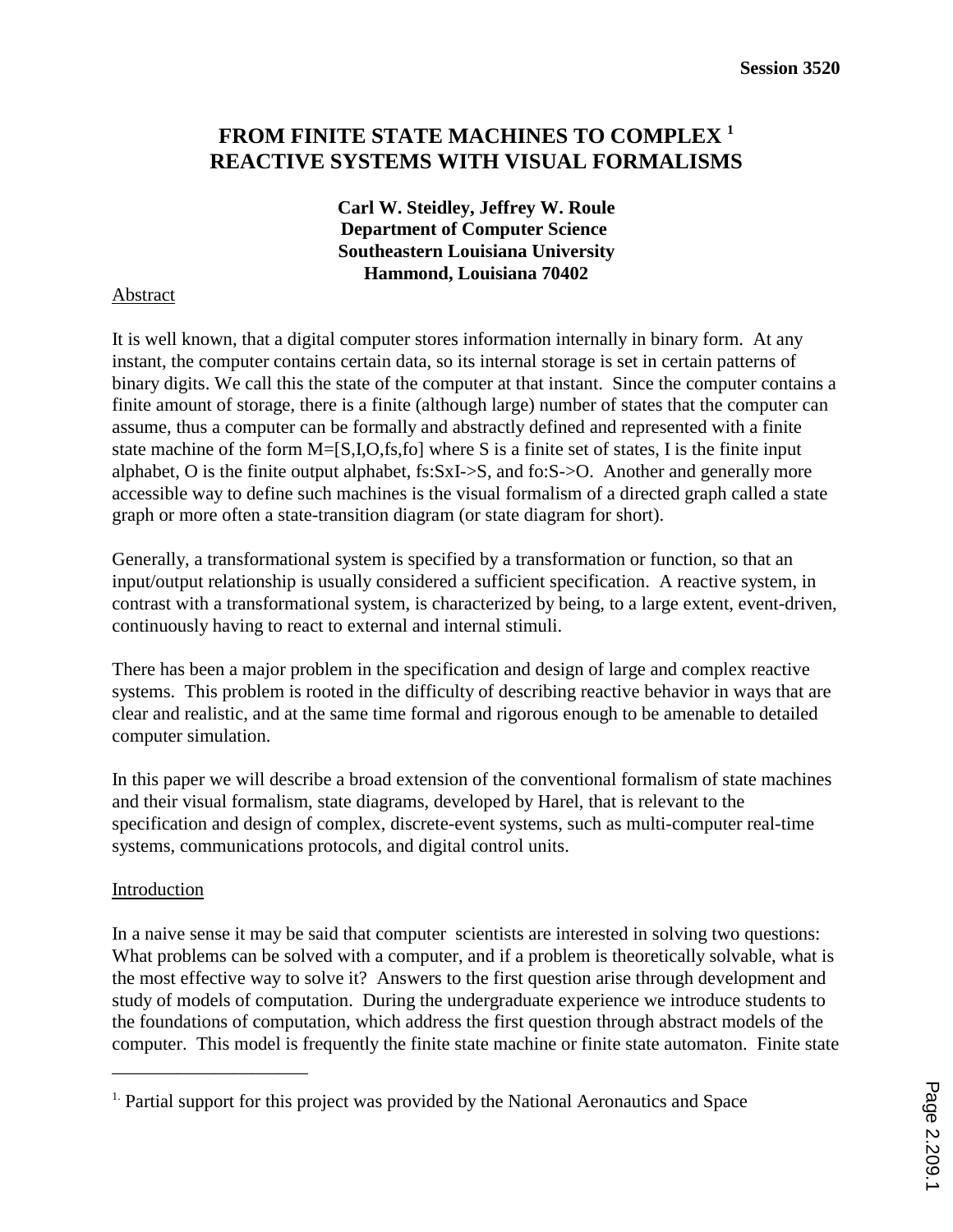# Administration's JOVE Program, Contract # 3606-08

machines are of practical interest as well as theoretical interest since they are commonly used in compilers to perform lexical analysis.

We generally introduce the finite state machine in a formal mathematical fashion such as: M=[S,I,O,fs,fo] where S is a finite set of states, I is the finite input alphabet, O is the finite output alphabet, fs:SxI->S, and fo:S->O. Before long however we may find many of our students, if not perplexed, bored by the mathematical abstraction and we find much sagacity in the old student adage that "a picture is worth a thousand mathematical equations", thus, we find ourselves using state transition diagrams to illustrate our finite state machines.

## Transformational versus Reactive Systems

Many kinds of data processing systems are transformational systems, that is, the system is defined by a specifying transformation or function. Usually an input/output relation is sufficient. The timing of the inputs and outputs is fairly predictable. Such a system repeatedly accepts inputs , carries out some processing, and outputs the results when the processing is done. While transformational systems can be highly complex, there are a number of methods that allow one to decompose the system's functional or transformational behavior into ever-smaller parts in ways that are both coherent and rigorous.

A reactive system, in contrast with a transformational system, is characterized by being, to a large extent, event driven, continuously having to react to external and internal stimuli. Examples of reactive systems include: automobiles, missile and avionics systems, communication networks, and operating systems. The literature on software and systems engineering is almost unanimous in recognizing the existence of a major problem in the specification and design of large complex reactive systems.[see 1,2,3,4,5] The problem is rooted in the difficulty of describing reactive behavior in ways that are clear and realistic, and at the same time formal and sufficiently rigorous to be amenable to detailed computer simulation. The behavior of a reactive system is really the set of allowed sequences of input and output events, conditions and actions, perhaps with some additional information such as timing constraints. The problem is made especially acute in that a set of sequences, usually a very large and complex set, does not seem to lend itself naturally to friendly gradual, level-by-level descriptions, which would fit nicely into a human being's frame of mind.

# Visual Formalisms

States and events are a natural medium for describing the dynamic behavior of both transformational and reactive systems. Such systems would be comprised of fragments of the following form "when event x occurs in state  $X$ , if condition A is true at the time, the system transfers to state Y." Finite state machines and their corresponding state-transition diagrams (or state diagrams for short) are a visual formalism for collecting all such fragments of a system into a whole. (see Figure 1.)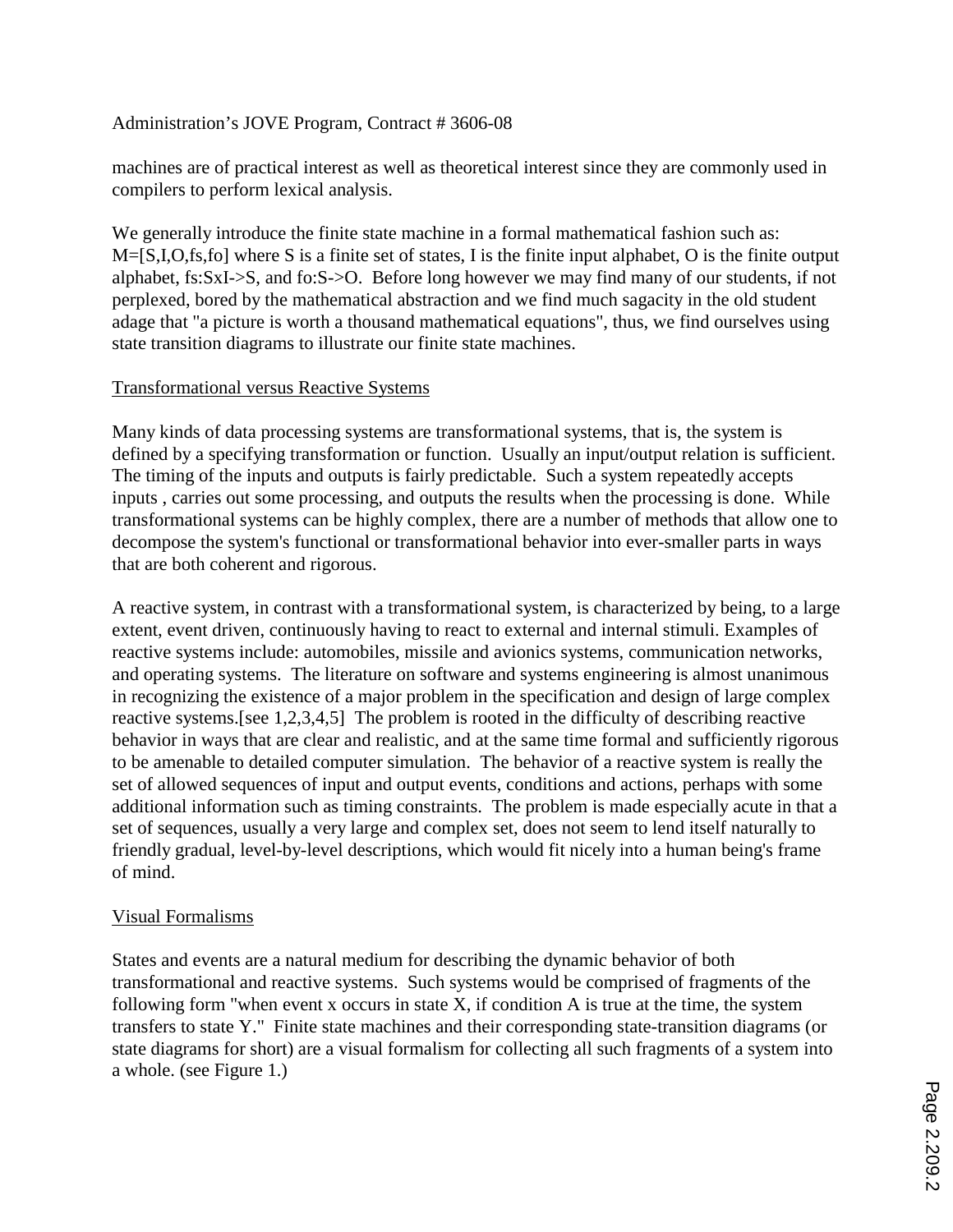

#### Figure 1

It is difficult, if not impossible, however, to represent a complex system in this fashion due to the unmanageable, exponentially growing multitude of states, all of which are illustrated without the benefit of strata, resulting in a chaotic state diagram without structure. To be useful, a state/event approach, just like a good software system, must be modular, hierarchical, and well-structured.

#### Statecharts

According to Harel, [6] a good state/event approach should also cater naturally to more general and flexible statements, such as

- (1) "in all airborne states, when yellow handle is pulled seat will be ejected"
- (2) "gearbox change of state is independent of braking system"
- (3) "when selection button is pressed enter selected mode"
- (4) "display-mode consists of time-display, date-display, and stopwatch-display"

In keeping with the "one picture is worth a thousand words" (or for that matter a thousand formal equations) aphorism, Harel offers statecharts as a way to extend the state/event formalism in ways that will satisfy the needs expressed above , and at the same time retain and improve the visual appeal of state diagrams. Statecharts constitute a visual formalism for describing states and transitions in a modular fashion, providing for clustering, orthogonality (concurrency), and refinement. Statecharts also encourage zoom capabilities for moving easily back and forth between levels of abstraction. That is,

statecharts = state-diagrams + depth + orthogonality + broadcast communication.

where:  $depth = hierarchy$ orthogonality = independence or concurrency

#### Clustering and Refinement

Generally we teach the concept of hierarchy using trees or other such line graphical representations. There is, however, a real disadvantage in utilizing these representations. Since lines and points have no width, no advantage is taken of the area or location of the diagram.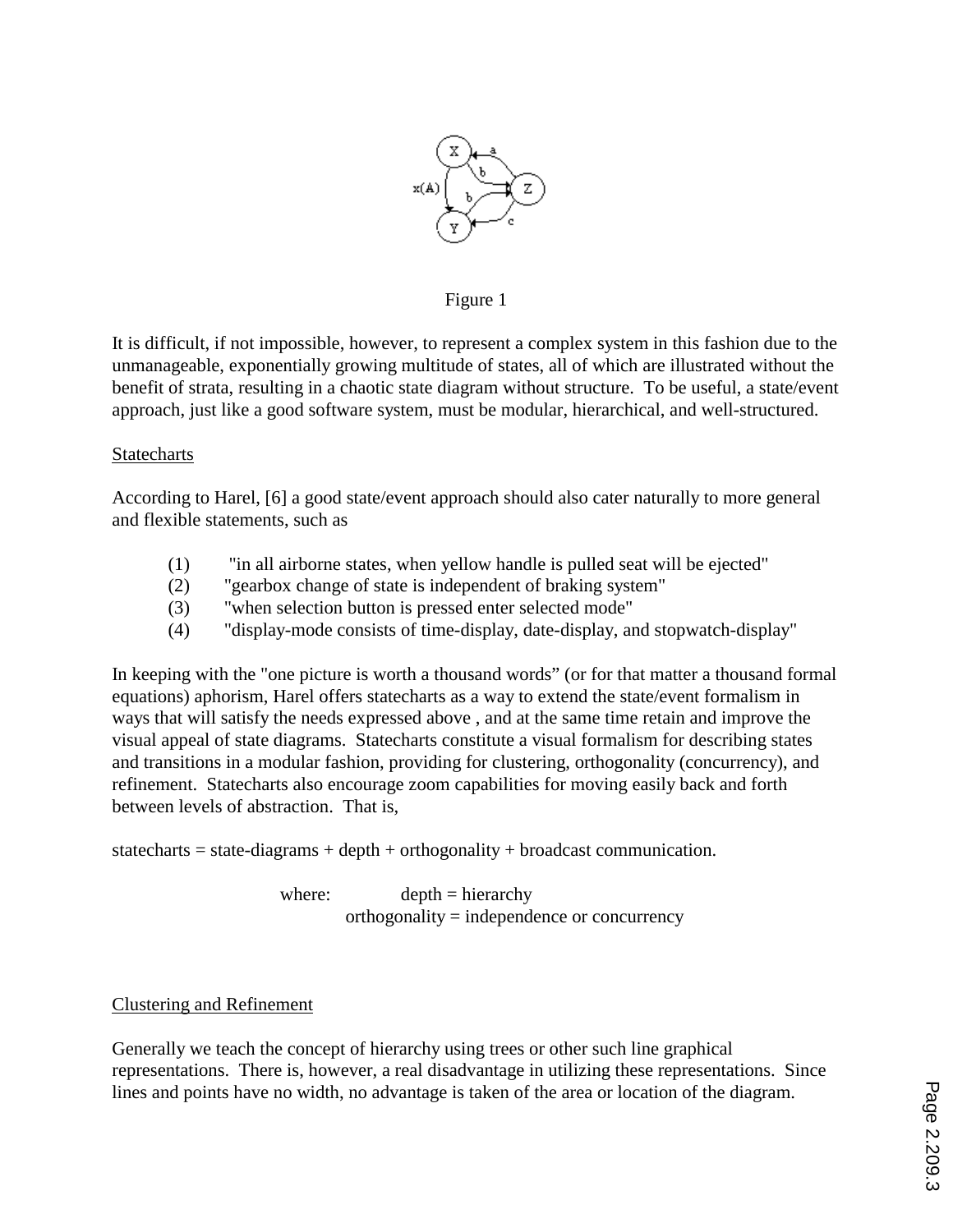Statecharts depict states as boxes and utilize encapsulation to depict hierarchy. Transition arrows are allowed to originate and terminate at any level and can be labeled with state change events and/or conditions. (see Figure 2)



#### Figure 2

The semantic implication of the superstate depicted in Figure 2 is the exclusive-or of the two substates. Thus, the superstate depicted is an abstraction or clustering of the two substates. The outgoing transition arrow captures the common, and highly important property of statecharts, the two substates' transition arrows are replaced by the single transition arrow from the superstate indicating that the transition is from all substates. The statechart of Figure 2 could have been designed from another approach. That is, we may have arrived at the situation depicted in Figure 3.



Figure 3

The superstate may then have been refined to include the two substates depicted in Figure 4.



Figure 4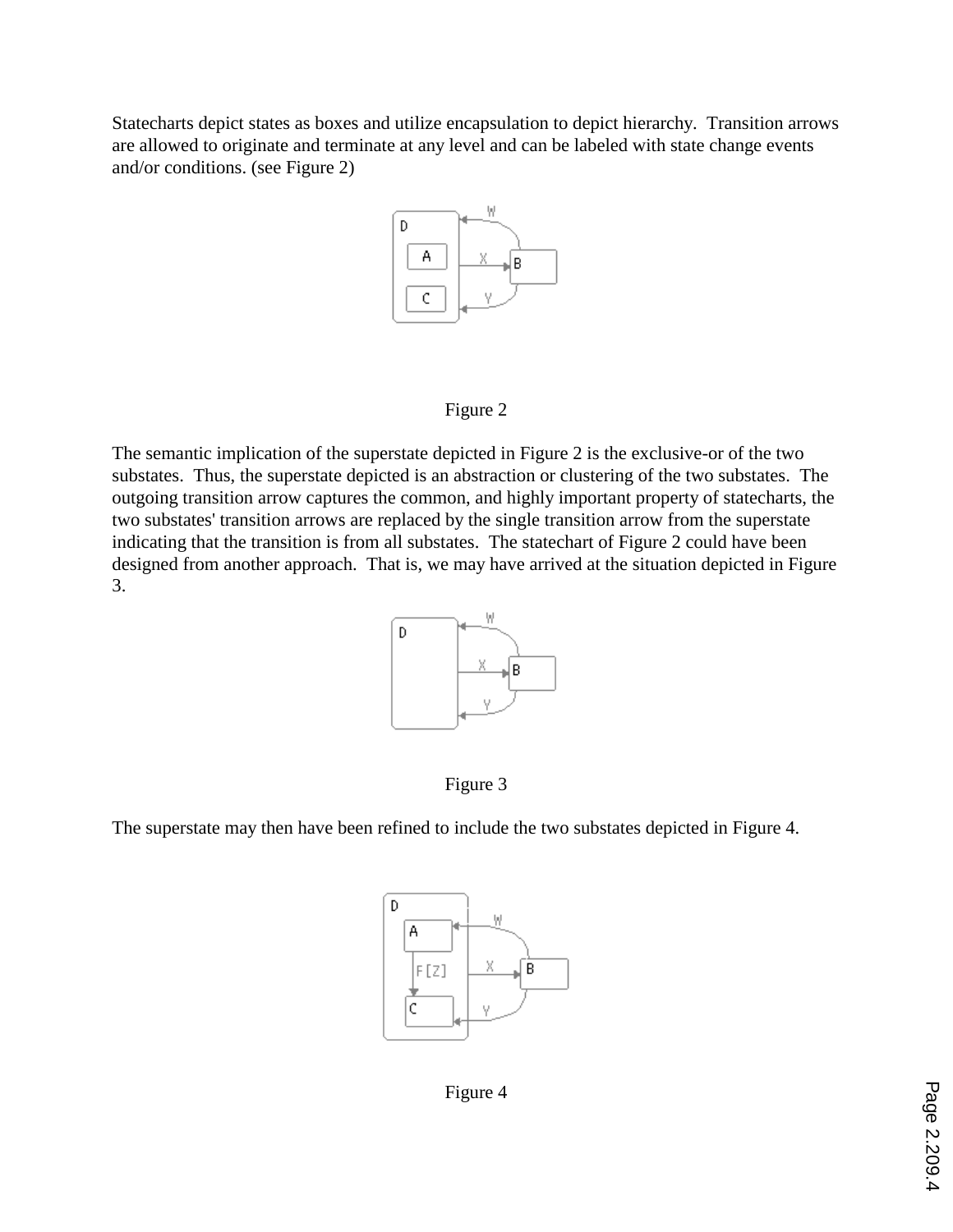Of course the underspecification of the transitions and conditions would be realized and included in the diagram yielding the original statechart of Figure 2. Thus, clustering or abstraction is a bottom-up concept and refinement is a top-down concept and both depict the or-relationship between a state's substates.

Suppose that as far as the "outside world" is concerned, the default start state of a system is state A. Three methods of depicting this in statecharts are illustrated in Figure 5. Figure 5i depicts a direct entry to an open state. Figure 5ii depicts entry into a substate. Figure 5iii depicts a twostep form of Figure 5ii.



Figure 5

#### Independence and Concurrency

The concept of concurrency, that is the concept of two processes brought together to interact, where the interactions may be regarded as events that require simultaneous participation of both processes, can be difficult to model. For example, consider the diagram of Figure 6.



Figure 6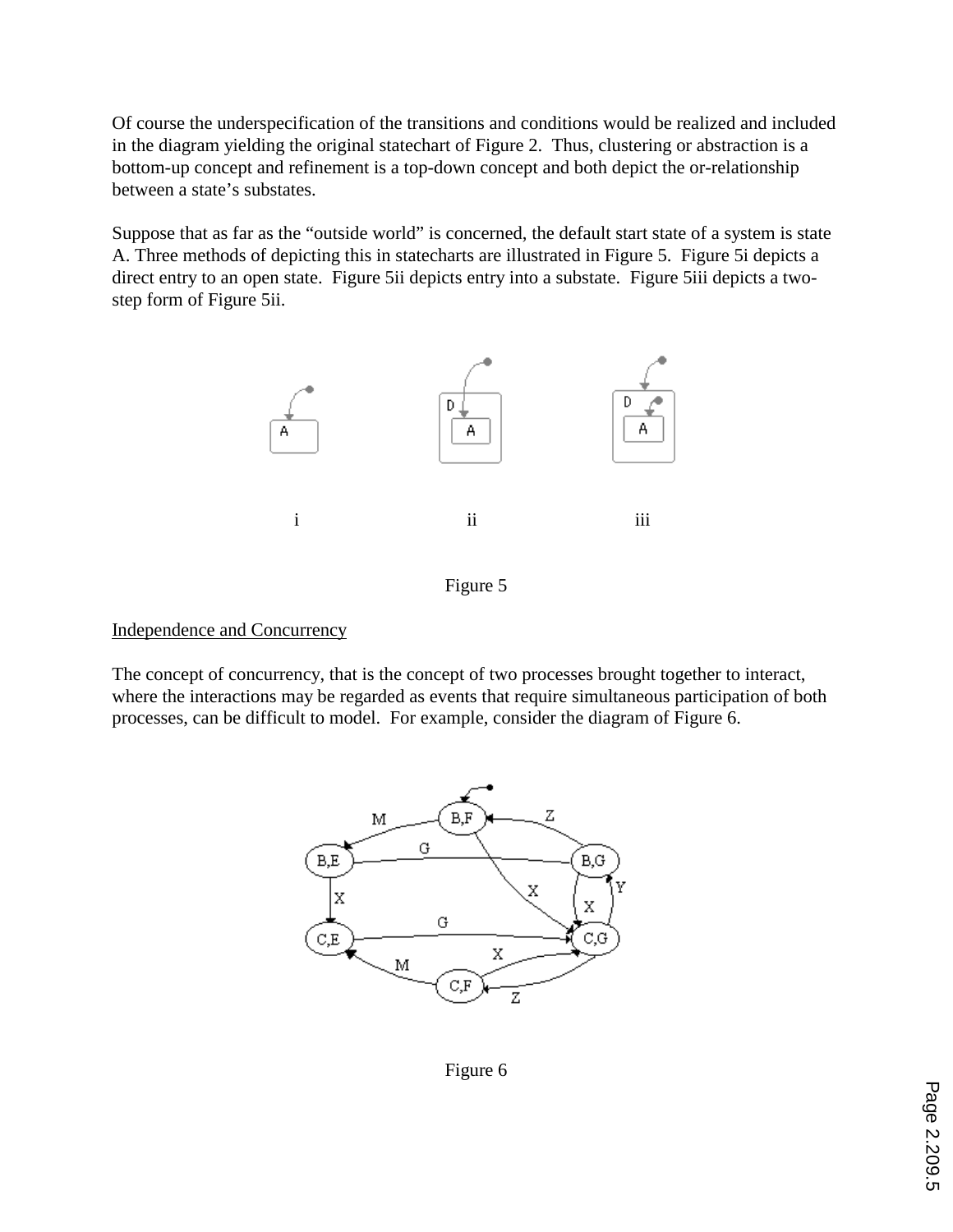In the study of automata we may refer to the situation depicted in Figure 6 as the orthogonal product of states. That is, where we considered the OR of states in the last section, now we will consider the decomposition of the AND condition. The concept of orthogonal product of states captures the notion that to be in a given state a system must be in all of its AND components.

A statechart implementation of the system depicted in the figure above is given in Figure 7.





An orthogonal product statechart is depicted by a dashed line to split a state box into components. Figure 7 depicts a super-superstate Y consisting of two AND component superstates A and D with the property that being in the super-superstate entails being in some combination of one of the two states of superstate A with one of the three states of superstate D. In this case, a super-superstate is the orthogonal product of the two super states. Without further information, entering the super-superstate from the outside is equivalent to entering through the default arrow to both of the states indicated. If the first event occurs, it transfers to the next two states simultaneously. This illustrates a type of synchronization: a single event causing two simultaneous happenings.

We have considered the hierarchy, orthogonality, and broadcast features of statecharts since these are the features necessary to clearly specify and model complex reactive systems. However, while beyond the scope of this paper, statecharts include condition and selection entrances, delays and timeouts, and unclustering features as well. A full semantic description of statecharts can be found in [9,10].

# Modeling With Formal Methods

The main stages in the development life cycle of a system are requirements analysis and specification, design, implementation, testing, and maintenance. In both the requirements analysis and specification, and design stages developers specify the system under development in terms of its functional capabilities and its behavior over time, and determine the main subsystems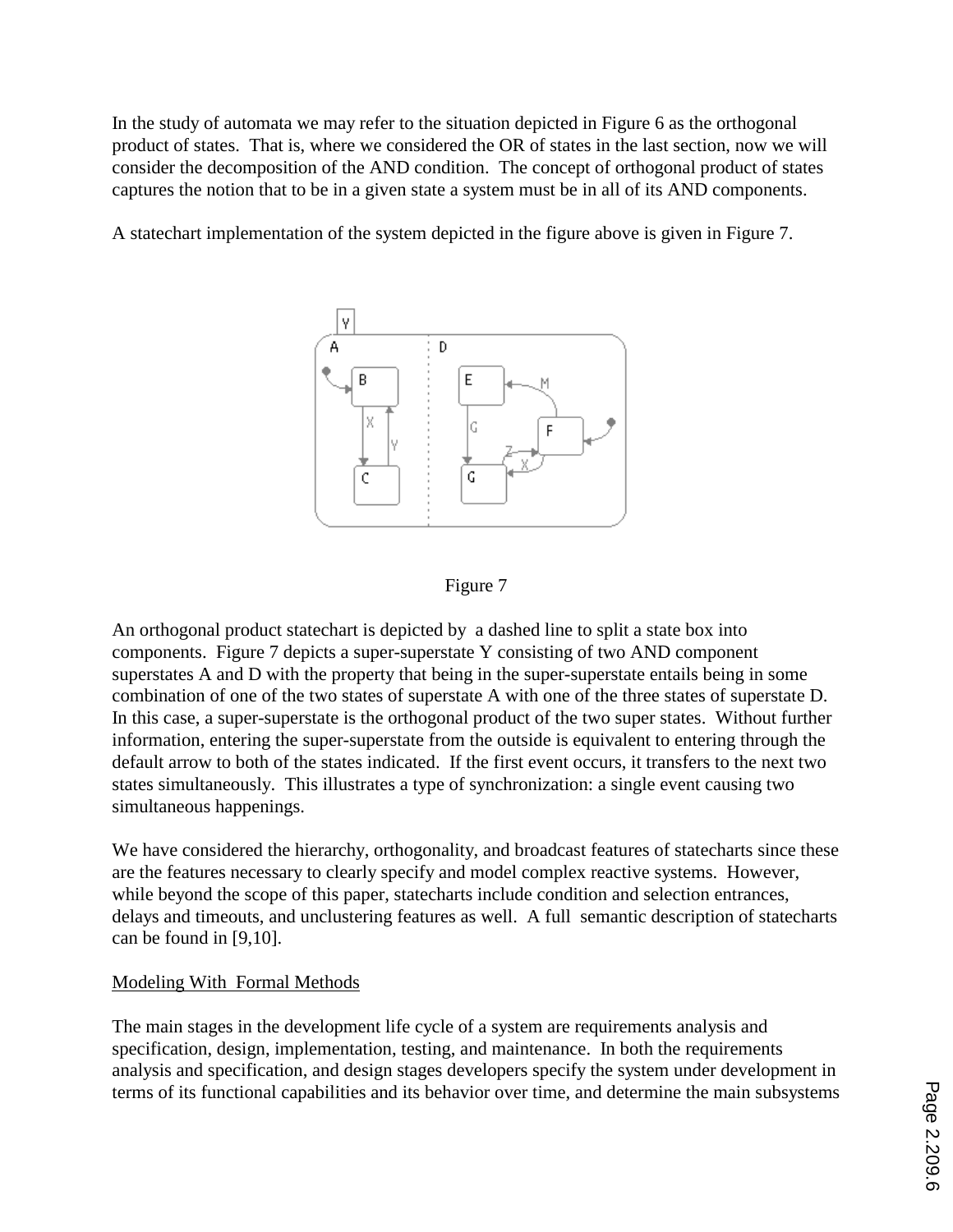that implement these capabilities. The resulting specification is called the system model.

Since correcting specification errors and misconceptions discovered during later stages of the system's life cycle is extremely expensive, it is commonly agreed that a thorough comprehension of the system and its behavior must be achieved in the specification stage and that extensive analysis should be carried out as early as possible. This is important for all the participants in the development of the system. If a clear and comprehensive model is constructed early, the customer can become acquainted with and can approve of the functionality and behavior of the system before investing heavily in the implementation stages. Precise and detailed models are also in the best interests of the designers and the testers of the system. Moreover, the specifiers themselves use modeling as the main medium of expressing their ideas, and exploit the resulting models in analyzing feasibility and operational issues. This is particularly true for reactive systems, whose behavior can be complex, causing the specification problem to be particularly elusive and error prone. Thus, building a model can be considered a transition from concepts and ideas to concrete descriptions. The concepts underlying a system are captured in three views: functional, behavioral, and structural.

The functional view captures the "what". It describes the system's functions and processes, also called activities, thus pinning down its capabilities. This view also includes the inputs and outputs of the activities, i.e., the flow of information to and from the external environment of the system and among the internal activities. The behavioral view captures the "when". It describes the system's behavior over time, including the dynamics of the activities, their control and timing behavior, the states and modes of the system, and the conditions and events that cause modes to change and other things to happen, thus, it also provides answers to questions about causality, concurrency, and synchronization. The structural view captures the "how". It describes the subsytems and modules constituting the real system, and the communication between them. The functional and behavioral views provide the conceptual model while the structural view is considered to be the physical model.

I-Logix Corporation of Andover, Massachusetts has created a software tool which incorporates these three views of a system model. The system, called STATEMATE, uses three graphical languages: the first called activity-charts is for modeling the functional view, the second incorporates Harel's statecharts visual formalism for modeling the behavioral view, and the third, called module-charts, is for modeling the structural view.

Some of the basic ideas that make up STATEMATE languages have been adapted from other modeling languages, such as data-flow diagrams, state-transition diagrams, data dictionaries and mini-specs. However the languages of STATEMATE include many extensions that increase the expressive power and simplify and clarify the model. The languages of STATEMATE have formal semantics. The general visual style as well as many of the conventions and syntax rules are common to all three of the STATEMATE languages.

At this point the reader may ask the question, "What can we get out of this model beyond the benefits of careful thinking that come implicitly from the process of its construction?" The STATEMATE package provides for analyzing the model by syntax checking, the ability to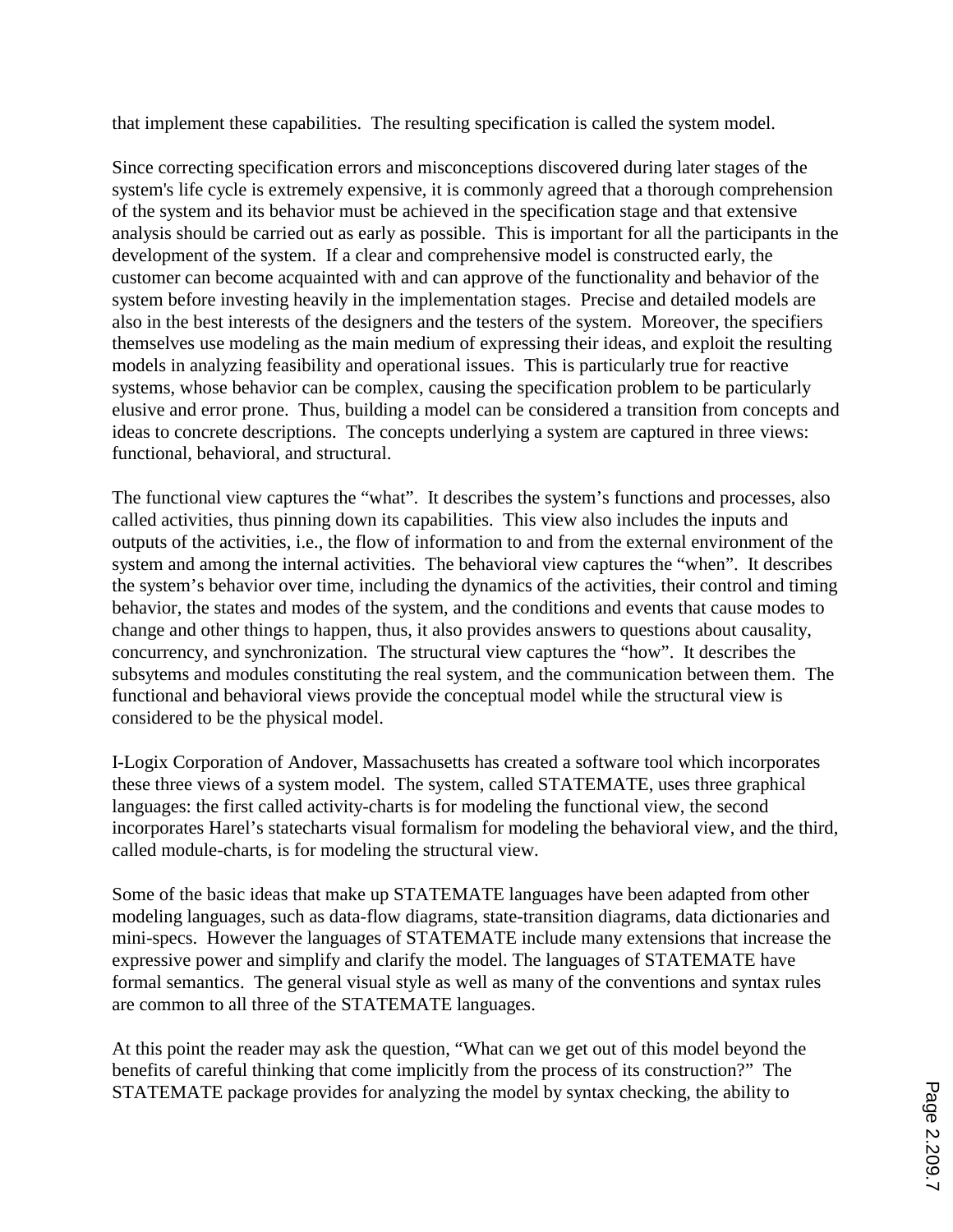execute or run the model, and to view graphically the system's response using its simulation feature. A simulation control language is part of the system providing the user with control over how the executions proceed, yet allowing for the exploitation of the power of the tool to take over many of the details. The simulation feature thus provides for debugging, deeper analysis, and exhaustive scenario testing.

Finally, one of the most far reaching benefits of a model that is precise and comprehensive is the ability to translate it in its entirety into runnable code. In STATEMATE this is done using its prototyper package, which can be instructed to automatically translate an Activity-chart with all of its descendants, including their controlling Statecharts, into a high level language such as Ada or C. The main use of the resulting code is in observing the system performing under circumstances that are as close to the real world as one wants. For example, the prototype code can be executed in a full-fledged simulator of the target environment or in the final environment itself. The code produced should be considered to be prototypical, and not necessarily production or final code. Consequently, it might not always reflect accurate real-time performance of the intended system. Nevertheless, it runs much faster than the animated simulations, and hence is useful for testing the system's performance in close to real circumstances.

# Example

For demonstration purposes we will include two examples given by Hoare in his book Communicating Sequential Processes (CSP)[12]. For comparison and contrast we will implement the examples first in FDR and then in statecharts. (The automated formalism Failures Divergence Refinement (FDR)[13] was developed from CSP.)

The first of these examples is a simple vending machine which will deliver a chocolate for each coin of proper denomination deposited in the machine. The formal FDR expression for this example is as follows:

$$
VM = coin \Rightarrow choc \Rightarrow VM
$$

A statechart implementation of this example follows: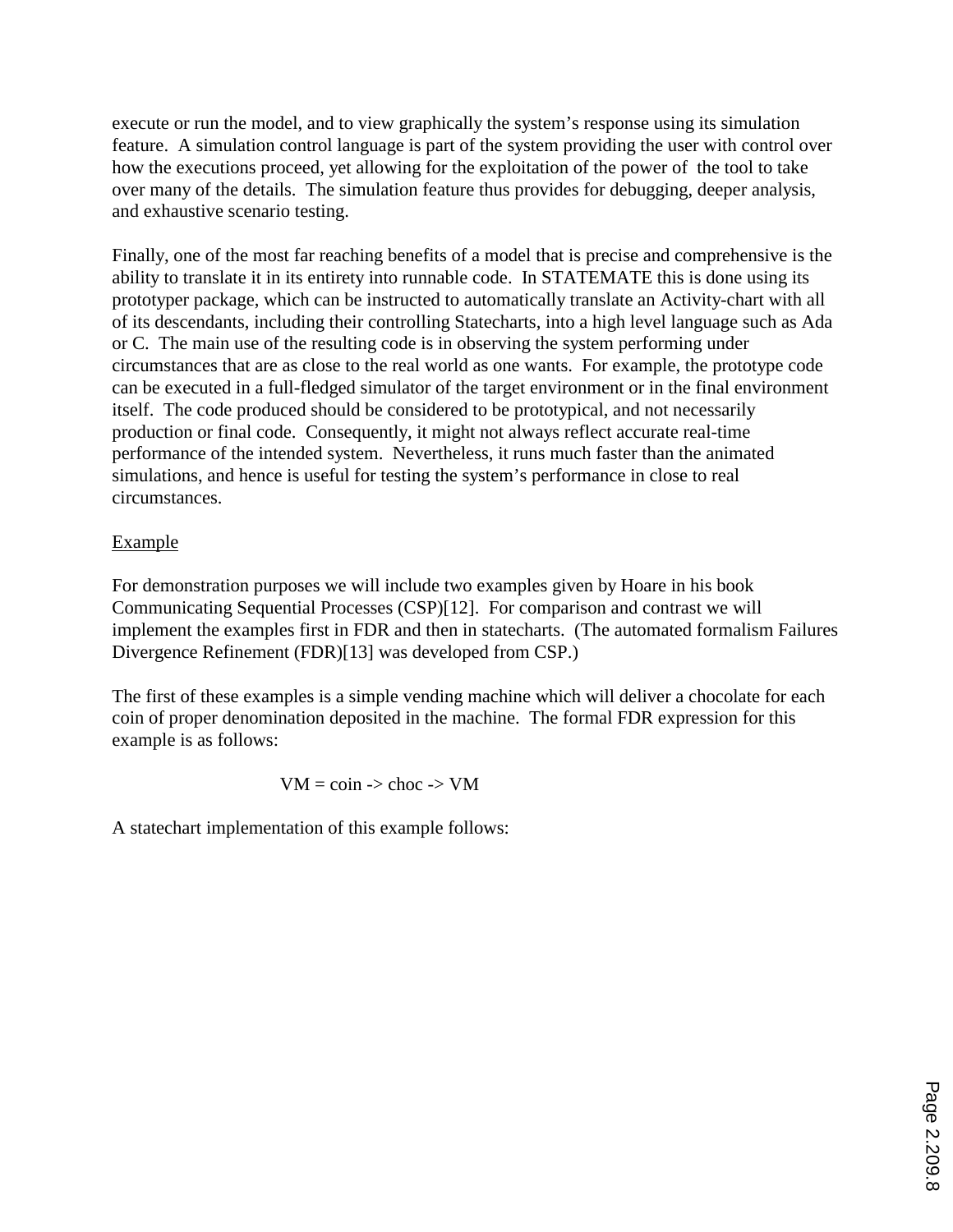

Figure 8

While certainly more illustrative, the statechart implementation is probably no more informative than the FDR expression for the mathematically literate.

However, the FDR implementation of a slightly more complicated machine, one offering the use of a choice of coins to insert and a selection of candies to dispense, is much more complicated using more specialized notation and requiring a slightly more sophisticated understanding of mathematical notions.

VMC =  $(in2p \rightarrow (large \rightarrow VMC)$  [] (small -> out1p -> VMC))  $\lceil \frac{\text{ln1p}}{5} \rceil$  (in  $\lceil \frac{\text{ln1p}}{5} \rceil$  (in  $\lceil \frac{\text{ln1p}}{5} \rceil$  arge -> VMC)  $\lceil \frac{\text{ln1p}}{5} \rceil$  $(in2p \rightarrow out1p \rightarrow large \rightarrow VMC)$  []  $(in1p \rightarrow STOP)$ ]

This example, definitely of British origin, models a more complex vending machine (VMC). In the example, VMC waits for a coin to be input. Upon insertion of a one penny coin, a large or small chocolate is selected. If a small chocolate is selected, it is dispensed and VMC returns to a waiting state. If a large chocolate is selected VMC waits for another coin to be input. If the second coin is a one penny coin, VMC dispenses a large chocolate and returns to a waiting state. If the second coin is a two penny coin, VMC returns a one penny coin in change, dispenses a large chocolate, and returns to a waiting state.

Upon insertion of a two penny coin, if a small chocolate is selected, VMC returns a one penny coin in change, dispenses a small chocolate, and returns to a waiting state. If a large chocolate is selected, VMC dispenses a large chocolate and returns to a waiting state.

The statechart implementation of this more complicated vending machine is, we believe, much more intuitive.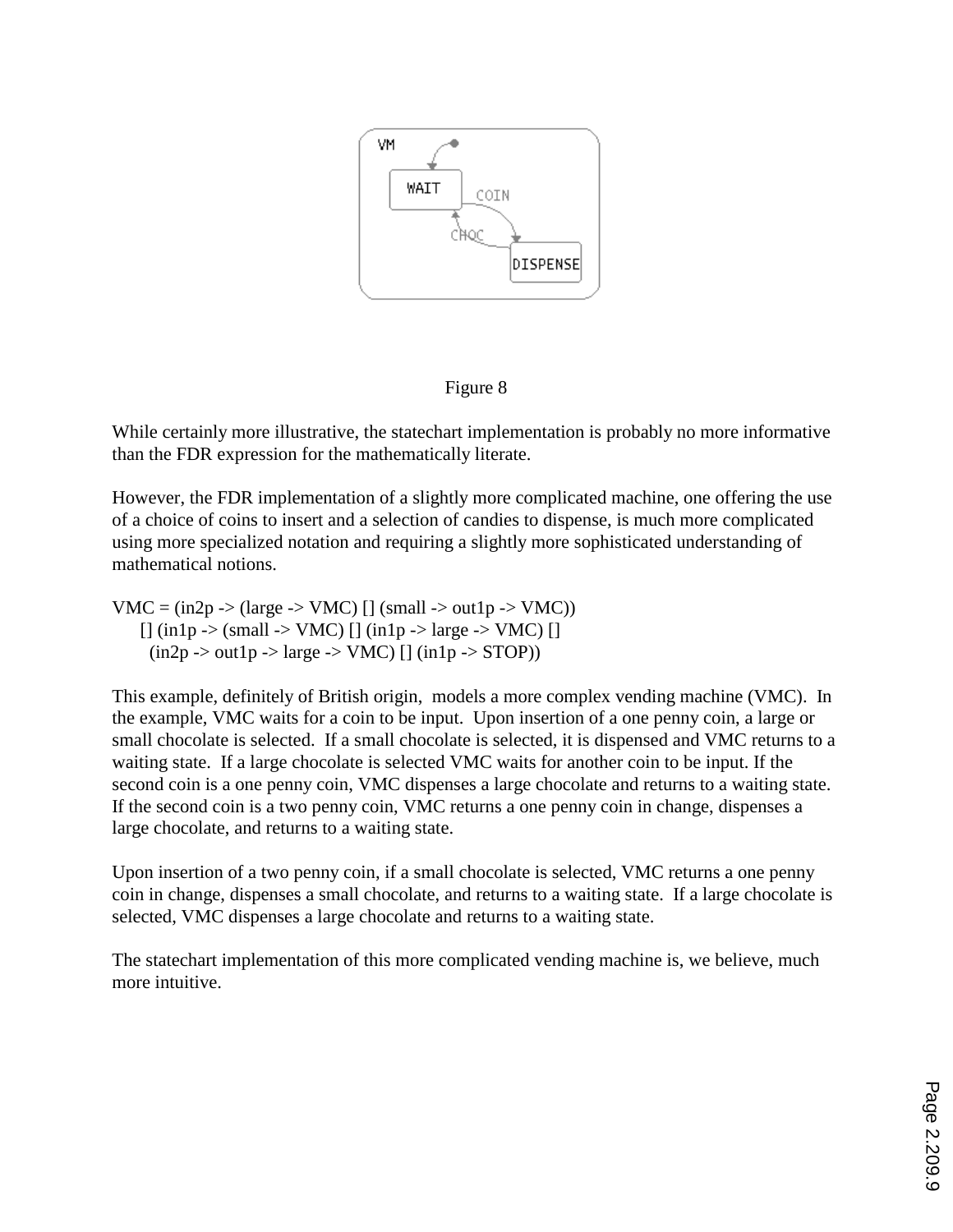

#### Figure 9

#### **Conclusions**

The broad use of the state/event approach, in the form of finite state machines or state transition diagrams, for the specification of systems is attested to by the literature. This approach has been recommended for the specification of the following: user interface of interactive software [4,5], data processing systems [2], hardware system description [1], communication protocols [8,9], and computer aided instruction [3].

One of our jobs as educators is to teach students that there is no magic solution to the problem of designing large and complex systems, except to use carefully fashioned methods, languages, and formalisms that enable the work to be carried out gradually, module by module and level by level[11]. Further, students should understand that the descriptions resulting from these practices ought to be sufficiently coherent and precise to be both useful to an observer and amenable to computer simulation, thus enabling as much computerized support in formal verification and analysis as possible.

#### **References**

- 1. M.D. Edwards and D. Aspinall, The synthesis of digital systems using ASM techniques, in: T. Uehara and M. Barbacci, Eds, Computer Hardware Description Languages and their Applications, North-Holland, Amsterdam, 1983, pp 55-64.
- 2 A.B. Ferrentino and H. D. Mills, State machines and their semantics in software engineering, Proc. IEEE COMPSAC'77 Conference (1977) pp 242-251.
- 3. S. Feycock, Transition diagram-based CAI/HELP systems, International Journal Man-Machine Studies, 9, pp 399-413, 1977.